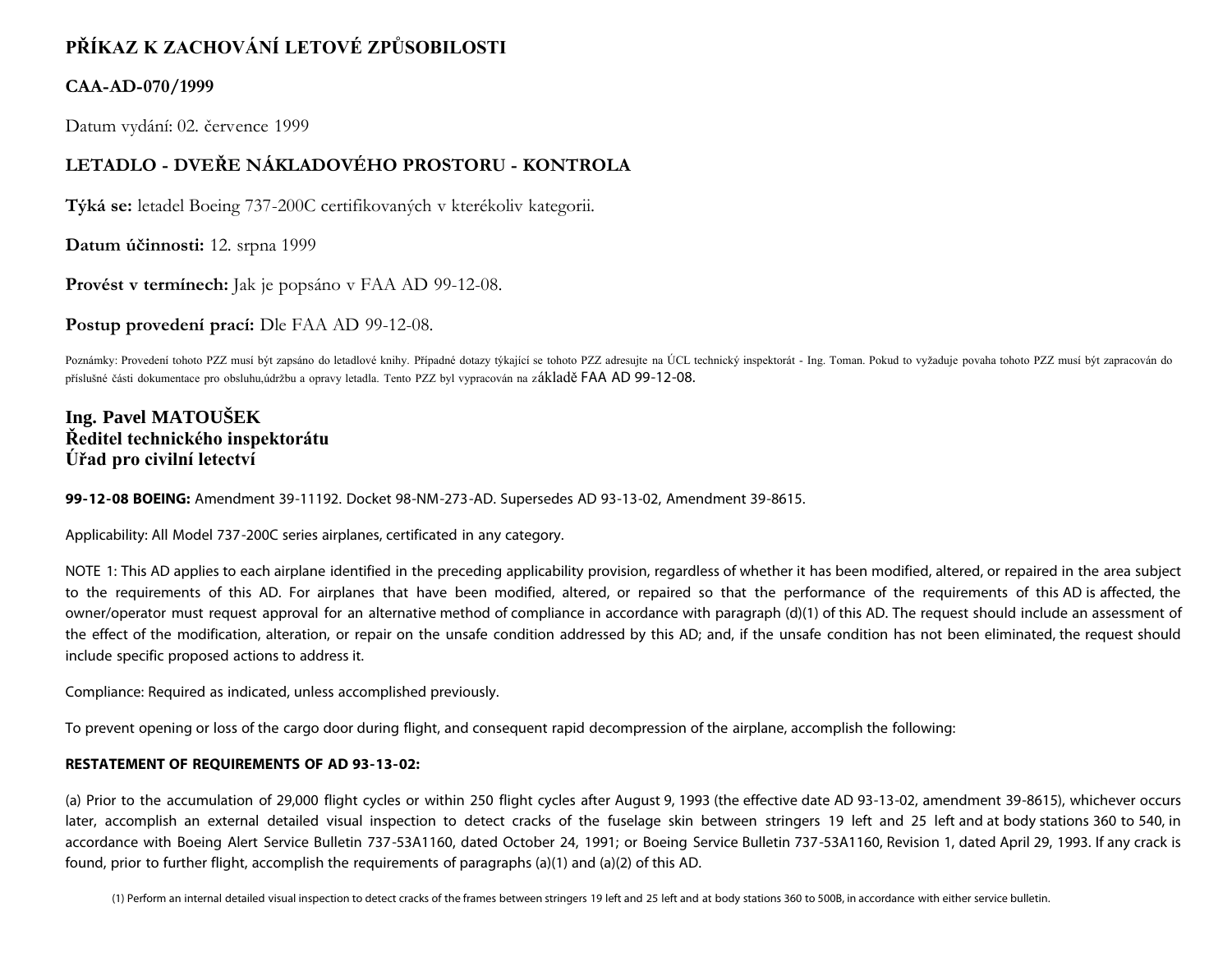(2) Repair all cracks in accordance with a method approved by the Manager, Seattle Aircraft Certification Office (ACO), FAA, Transport Airplane Directorate.

(b) Within 3,000 flight cycles after completing the requirements of paragraph (a) of this AD, unless accomplished within the last 6,000 flight cycles prior to August 9, 1993, perform an internal detailed visual inspection to detect cracks of the frames between stringers 19 left and 25 left and at body stations 360 to 500B, in accordance with Boeing Alert Service Bulletin 737-53A1160, dated October 24, 1991; or Boeing Service Bulletin 737-53A1160, Revision 1, dated April 29, 1993. Thereafter, repeat the internal detailed visual inspection at intervals not to exceed 9,000 flight cycles. If any crack is found, prior to further flight, accomplish the requirements of paragraph (b)(1) or (b)(2) of this AD, as applicable.

(1) If any crack is found that does not exceed the limits specified in the Boeing 737 Structural Repair Manual (SRM), repair the crack in accordance with the Boeing 737 SRM. Repeat the internal detailed visual inspection thereafter at intervals not to exceed 9,000 flight cycles.

(2) If any crack is found that exceeds the limits specified in the Boeing 737 SRM, repair the crack in accordance with a method approved by the Manager, Seattle ACO. Repeat the internal detailed visual inspection thereafter at intervals not to exceed 9,000 flight cycles.

## **NEW REQUIREMENTS OF THIS AD:**

(c) Prior to the accumulation of 75,000 total flight cycles, or within 3,000 flight cycles after the effective date of this AD, whichever occurs later, install doublers on the frames located between stringers 19 left and 25 left and at body stations 360 to 500B, in accordance with Boeing Service Bulletin 737-53A1160, Revision 1, dated April 29, 1993. Accomplishment of this modification constitutes terminating action for the requirements of this AD.

## **Alternative Methods of Compliance**

(d)

(1) An alternative method of compliance or adjustment of the compliance time that provides an acceptable level of safety may be used if approved by the Manager, Seattle ACO. Operators shall submit their requests through an appropriate FAA Principal Maintenance Inspector, who may add comments and then send it to the Manager, Seattle ACO.

(2) Alternative methods of compliance approved previously in accordance with AD 93-13-02, amendment 39-8615, are approved as alternative methods of compliance with this AD.

NOTE 2: Information concerning the existence of approved alternative methods of compliance with this AD, if any, may be obtained from the Seattle ACO.

## **Special Flight Permits**

(e) Special flight permits may be issued in accordance with sections 21.197 and 21.199 of the Federal Aviation Regulations (14 CFR 21.197 and 21.199) to operate the airplane to a location where the requirements of this AD can be accomplished.

## **Incorporation by Reference**

(f) Except as provided by paragraphs (a)(2), (b)(1), and (b)(2) of this AD, the actions shall be done in accordance with Boeing Alert Service Bulletin 737-53A1160, dated October 24, 1991; or Boeing Service Bulletin 737-53A1160, Revision 1, dated April 29, 1993. The incorporation by reference of these documents was approved previously by the Director of the Federal Register as of August 9, 1993 (58 FR 36863, July 9, 1993). Copies may be obtained from Boeing Commercial Airplane Group, P.O. Box 3707, Seattle, Washington 98124-2207. Copies may be inspected at the FAA, Transport Airplane Directorate, 1601 Lind Avenue, SW., Renton, Washington; or at the Office of the Federal Register, 800 North Capitol Street, NW., suite 700, Washington, DC.

(g) This amendment becomes effective on July 16, 1999.

FOR FURTHER INFORMATION CONTACT: